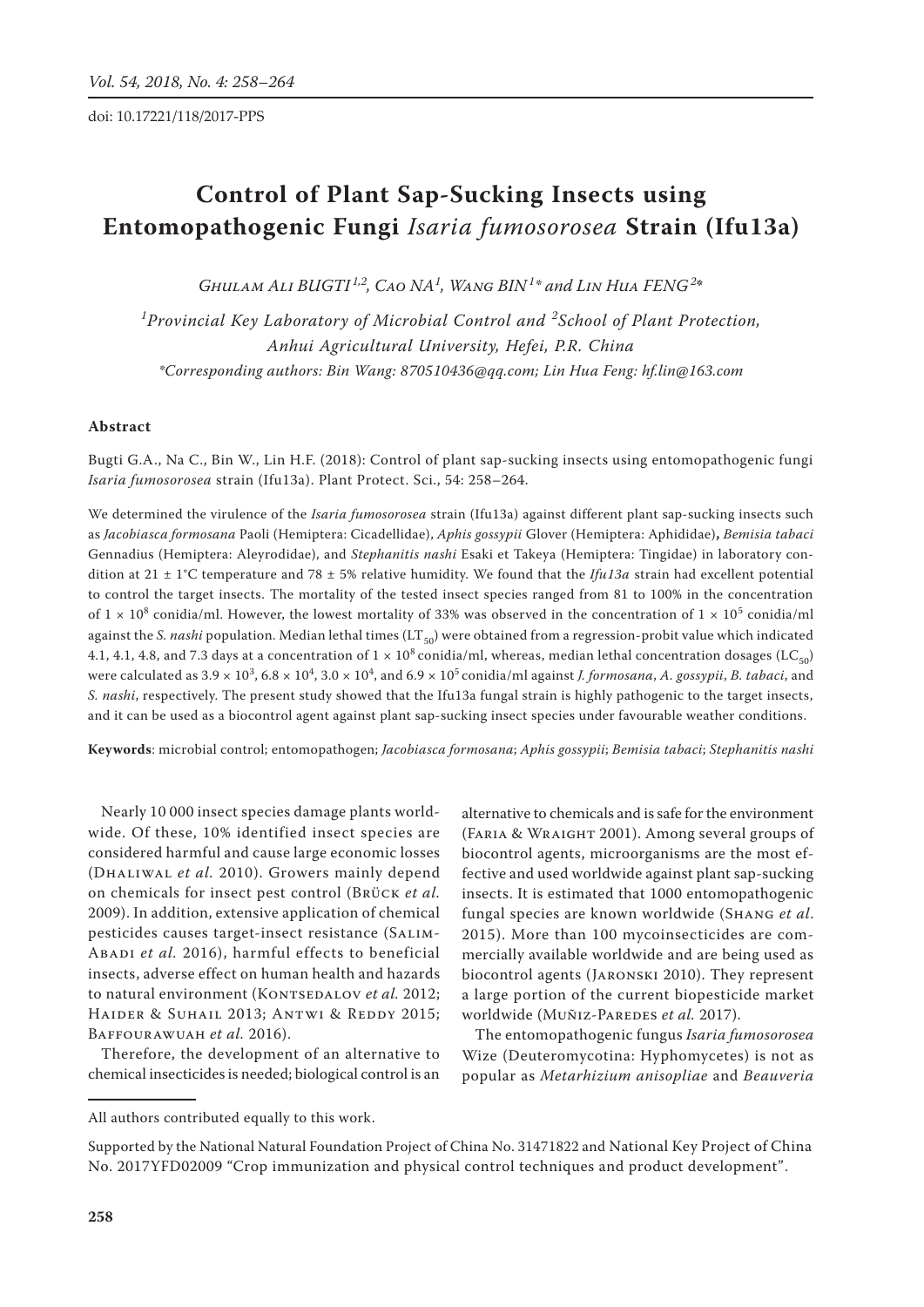*bassiana* although it has potential as a biocontrol agent against many insect species (ZIMMERMANN 2008). Several studies have confirmed the potential of *I. fumosorosea* such as *Bemisia tabaci* (Boopathi *et al.* 2015a; Gao *et al.* 2017), *Empoasca vitis* (Chen *et al.* 2014), *Aphis gossypii* (JANDRICIC *et al.* 2014) and *Corythucha ciliata* (Say) (Sevim *et al.* 2013). Entomopathogenic fungi have unique characteristics whereby they directly infect their host through integuments (Lacey *et al.* 1996; Ali *et al.* 2012). The infected insect host takes 3–5 days to die and the conidia generated cadaver plays a role in the secondary spread of the fungus (Long *et al.* 2000; Fytrou *et al.* 2006; Sevim *et al.* 2012). The efficiency of a fungal strain depends on temperature, relative humidity, host species, host life stage, and duration of incubation (Fransen *et al.* 1987; Chandler *et al.* 1994; Sosa-Gómez & Alves 2000; Baiyun *et al.* 2016).

In this study, we investigated the potential of *I. fumosorosea,* strain Ifu13a, against four plant sapsucking insect species to determine its control efficiency under laboratory conditions. The results will be helpful for researchers of plant sap-sucking insect biological control programmes.

## **MATERIAL AND METHODS**

*Preparation of the entomopathogenic fungus*. The entomopathogenic fungi *Isaria fumosorosea*, strain Ifu13a, used in this experiment, originated from the Aleyrodidae (Hemiptera) species, and was obtained from the Research Center on Entomogenous Fungi (RCEF) Anhui Agricultural University, Hefei, China (Latitude 31°N and Longitude 117°E). The strain was preserved at –70°C prior to use. Two hundred microlitres of conidial suspension was inoculated to Sabouraud dextrose agar in 9 cm diameter Petri dishes, comprising agar (20 g), peptone (10 g) and dextrose (40 g), and kept at  $24 \pm 1$ °C in an incubation chamber for 12 days. Prior to plating, potassium (0.5 mg), cycloheximide (40 g), and penicillin/streptomycin (2.5 ml/l) were added to the medium. Fully-grown conidia were harvested from the upper surface of the culture by scraping and diluted in a 200 ml conical flask containing 100 ml 0.05% Tween®80. The flask containing the conidia was homogenised in a vortex for 5 minutes. The diluted conidia were filtered through a sterile 30 ml syringe with cotton into a small sterile beaker. Suspensions were adjusted to defined concentrations using a hemocytometer and a microscope. conidial suspensions were standardised at  $1 \times 10^5$ ,  $1 \times 10^6$ ,  $1 \times 10^7$ , and  $1 \times 10^8$  conidia/ml.

*Insect collection and bioassay procedures*. Cotton aphid *Aphis gossypii* Glover (Hemiptera: Aphididae)**,**  Tea green leafhopper *Jacobiasca formosana* Paoli (Hemiptera: Cicadellidae), sweet potato whitefly *Bemisia tabaci* Gennadius (Hemiptera: Aleyrodidae), and Japanese pear lace bug *Stephanitis nashi* (Hemiptera: Tingidae) were collected from gardens at the Anhui Agricultural University (Hefei, China) from *Pittosporum tobira*, *Prunus cerasifera*, *Gardenia jasmiodides*, and *Malus halliana*, respectively. *B. tabaci* and *J. formosana* were collected using an aspirator. *A. gossypii* and *S. nashi* were manually picked from the host plants' infested leaves. About 700 individuals of each species were collected. Insects were brought to the laboratory for the fungal bioassay. *B. tabaci* and *J. formosana* were cooled for 3 min at 5°C to reduce activity prior to inoculation.

Conidial suspensions of four different concentrations  $(1 \times 10^5, 1 \times 10^6, 1 \times 10^7, \text{ and } 1 \times 10^8 \text{ conidian/ml})$ were used in the bioassay. The conidial suspension was sprayed onto the insects to be tested by a Potter Precision Laboratory Spray Tower (UK), with a droplet spray nozzle (0.7 mm internal diameter). The control insects were sprayed with 0.05% Tween 80, transferred into plastic boxes ( $17 \times 12 \times 5.5$  cm) containing host-plant twigs and placed in an insect rearing chamber at  $21 \pm 1$ °C and relative humidity  $78 \pm 5$ %. Old twigs were daily exchanged for fresh twigs through a 6 cm diameter hole covered with nylon fabric on the top of the boxes to avoid the adults escaping. Each treatment was repeated four times (20 insects each replicate). Daily observations were continued for up to 10 days. Dead insects were removed from the boxes and placed in Petri dishes with wet filter paper for mycelial growth.

*Data analysis*. Insect mortality percentages were corrected by Abbott's formula:  $1 - (nt/nc) \times 100$ ; where:  $n -$  insect number;  $t -$  treatment;  $c -$  control (Abbott 1925).

The data was analysed using one-way analysis of variance (ANOVA), and the effects of the fungi were compared using a post hoc Tukey's test to determine significant differences in the concentrations on the different insect pests. The grouped data were analysed via regression-probitfor median lethal time  $(LT_{50})$  and median lethal concentration dosage  $(LC_{50})$  (FINNEY 1971). All the statistical analyses were performed using SPSS v21 (Crop 2012) at a significance level of  $P \leq 0.05$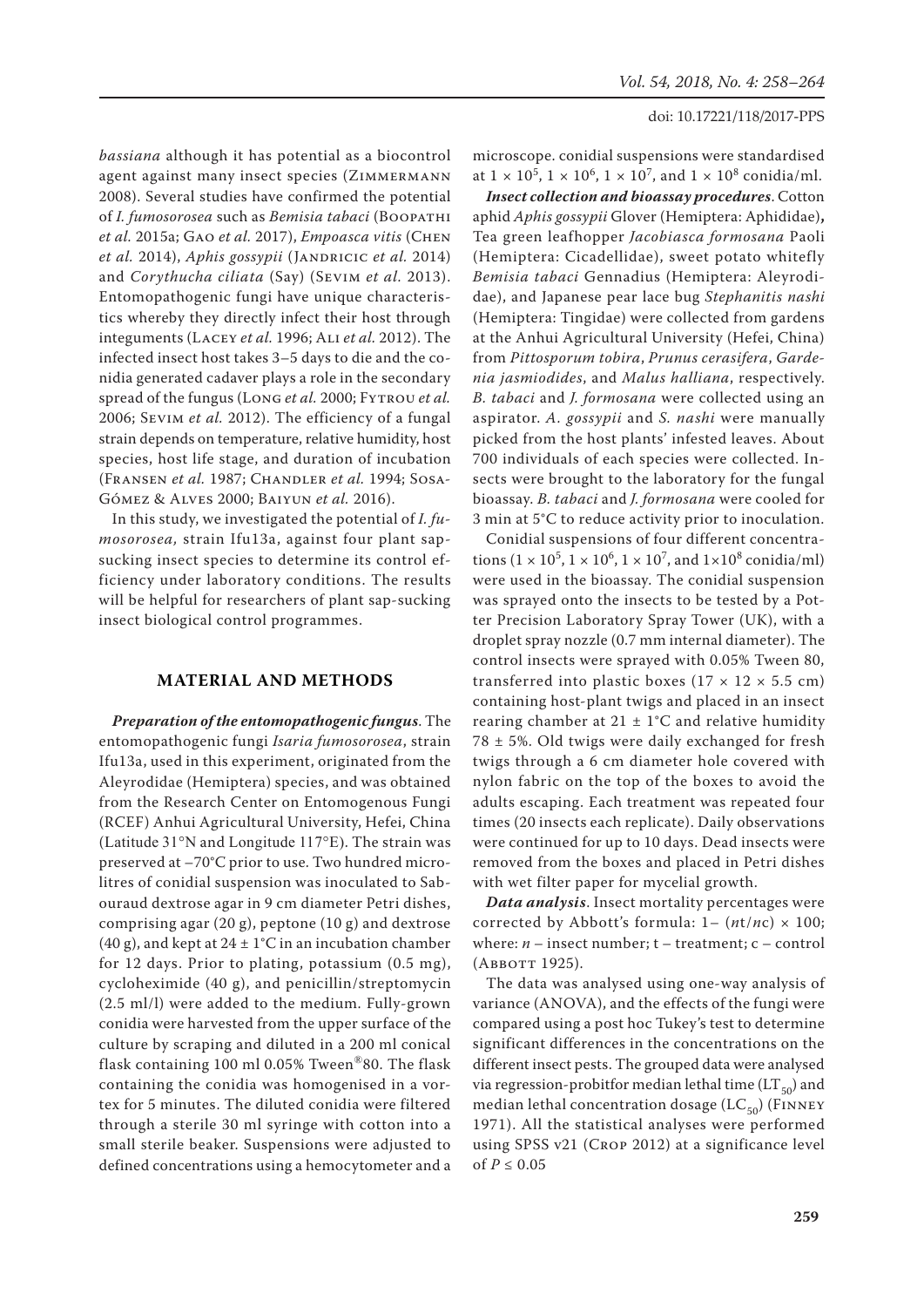## **Results**

The experimental results showed that the entomopathogenic fungus *I. fumosorosea* exhibited excellent pathogenicity against all targeted insect pests. This was even stronger than a control, *B. bassiana* strain 202 (not reported in this paper). The cumulative mortality percentages of *J. formosana* Paoli, *A. gossypii* Glover, *B. tabaci* Gennadius, and *S. nashi* are shown in (Figure 1), and corrected mortality percentages are shown in (Figure 2). Not more than 10% mortality was observed in the control treatment of all target insect pest populations. Dosage-response parameters such as median lethal time  $(LT_{50})$  and median lethal concentration dosage ( $LC_{50}$ ) for all insect species are shown in Tables 1 and 2, respectively.

*Jacobiasca formosana* Paoli. *I. fumosorosea* exhibited excellent control against *J. formosana*. Initial fungal infection was observed after three days of application of the fungal conidia and rapidly increased from the  $5<sup>th</sup>$  day (Figure 1), whereas no significant difference was observed in mortality rate of the targeted insect populations between the concentrations of  $1 \times 10^8$ – $1 \times 10^7$  and  $1 \times 10^5$ – $1 \times 10^6$  conidia/ml. The final corrected mortality reached 100% in concentrations  $1 \times 10^7$ ,  $1 \times 10^8$  and  $1 \times 10^5$  conidia/ml after the  $8<sup>th</sup>$  and 9<sup>th</sup> days, respectively. Concentration  $1 \times 10<sup>6</sup>$ conidia/ml caused 96% mortality after 10 days (Figure 2), and 7.5% mortality was observed in the control

treatment (Figure 1). There was no significant difference in mortality among the concentrations (*df* = 4,  $F = 4.37$ ,  $P = 0.002$ ). The least LT<sub>50</sub> was found in the highest concentration at 4.1 days (Table 1) and the  $LC_{50}$  obtained was  $3.9 \times 10^3$  conidia/ml (Table 2).

*Bemisia tabaci* Gennadius. All concentrations of *I. fumosorosea* were pathogenic to the targeted insect populations. The fungal infection was found to be dosage-dependent. A 15% cumulative mortality was observed in the treatment of  $1 \times 10^8$  conidia/ml after 3 days post inoculation. On the  $5<sup>th</sup>$  day, 3.75% mortality was found in the treatment of the  $1 \times 10^5$  conidia/ml (Figure 1), whereas 100% mortality was recorded in all concentrations except for  $1 \times 10^5$  conidia/ml at the end of the experiment. Only the concentration of  $1 \times 10^5$  conidia/ml caused 88% mortality (Figure 2). No significant differences were observed among the concentrations (*df* = 4, *F* = 5.00, *P* = 0.001). Mortality of 8.8% was observed in the control treatment. An  $LT_{50}$  of 4.8 days was calculated for the highest concentration (Table 1). The least lethal concentration was calculated as  $3.1 \times 10^4$  conidia/ml (Table 2).

*Aphis gossypii* Glover. The target insects were highly susceptible to the entomopathogenic fungi, which caused 100% mortality at concentrations of  $1 \times 10^6$ ,  $1 \times 10^7$ , and  $1 \times 10^8$  conidia/ml, and 68% mortality was recorded in the concentration of  $1 \times 10^5$  conidia/ml after 10 days of fungal inoculation (Figure 2). The results showed that the concentration  $1 \times 10^8$  exhib-



Figure 1. Cumulative mortality of target insect pests after application of different spore concentrations of *I. fumosorosea* (Ifu13a)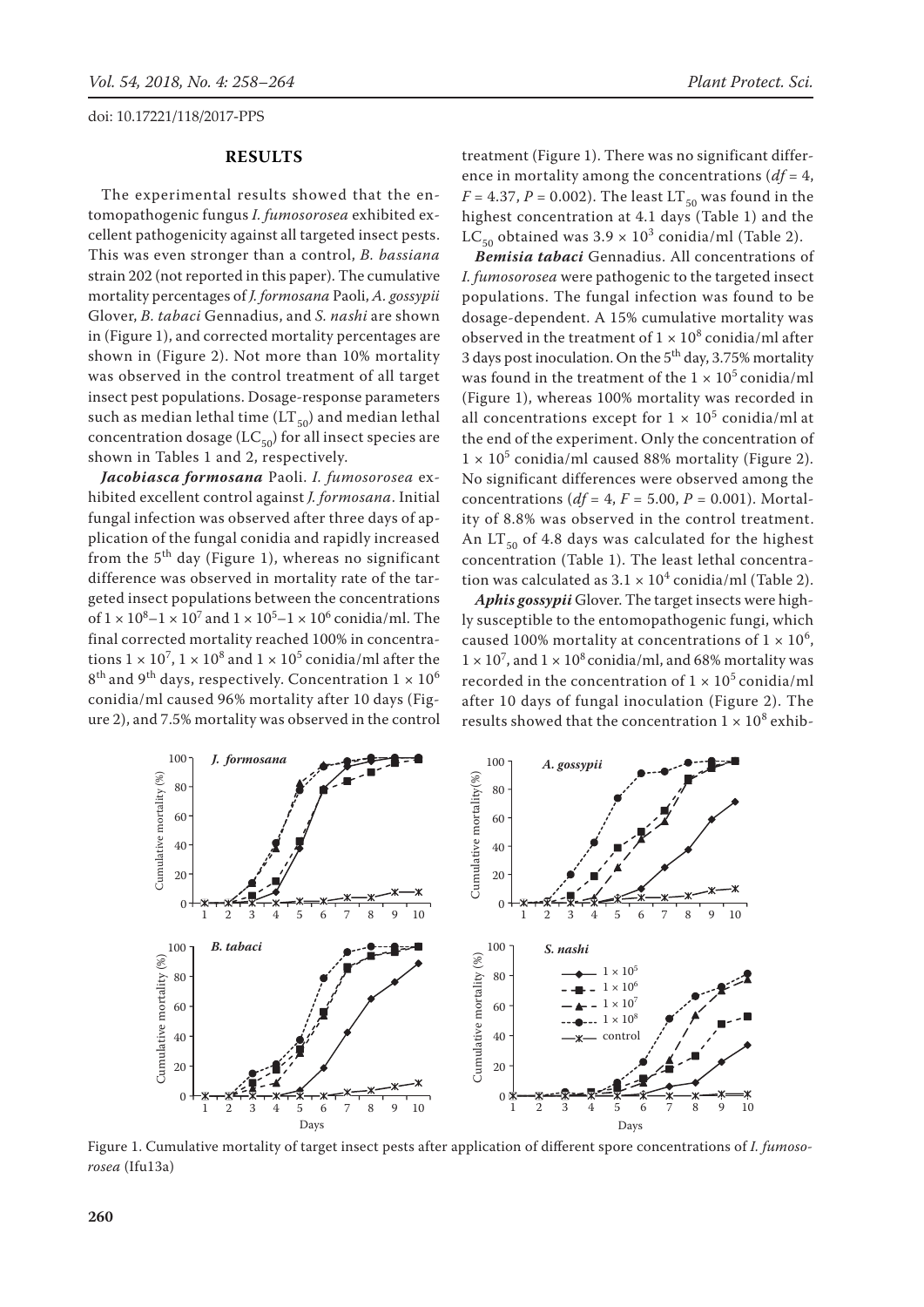| Insect       | Concentration   | $\boldsymbol{n}$ | Slope $\pm$ SE     | $LT_{50}$ (days) | 95% CI          | Chi-square |
|--------------|-----------------|------------------|--------------------|------------------|-----------------|------------|
| J. formosana | $1\times10^5$   | 80               | $11.998 \pm 1.096$ | 5.246            | $5.052 - 5.421$ | 3.401      |
|              | $1 \times 10^6$ | 80               | $6.577 \pm 6.577$  | 5.434            | 5.034-5.775     | 7.286      |
|              | $1 \times 10^7$ | 80               | $9.110 \pm 1.077$  | 4.112            | 3.719-4.413     | 4.413      |
|              | $1 \times 10^8$ | 80               | $8.950 \pm 1.036$  | 4.118            | 3.727-4.421     | 2.066      |
| A. gossypii  | $1\times10^5$   | 80               | $8.184 \pm 1.131$  | 8.548            | 8.129-8.947     | 1.012      |
|              | $1 \times 10^6$ | 80               | $6.956 \pm 0.868$  | 5.581            | 5.070-5.956     | 13.786     |
|              | $1 \times 10^7$ | 80               | $9.418 \pm 0.934$  | 6.184            | 5.824-6.479     | 9.442      |
|              | $1 \times 10^8$ | 80               | $7.149 \pm 0.610$  | 4.080            | 3.818-4.311     | 4.086      |
| B. tabaci    | $1\times10^5$   | 80               | $9.573 \pm 0.873$  | 7.421            | 7.082-7.730     | 1.444      |
|              | $1 \times 10^6$ | 80               | $7.541 \pm 0.478$  | 5.315            | 4.916-5.704     | 19.147     |
|              | $1 \times 10^7$ | 80               | $10.104 \pm 0.915$ | 5.691            | 5.445-5.905     | 10.006     |
|              | $1 \times 10^8$ | 80               | $8.240 \pm 0.538$  | 4.757            | $4.246 - 5.251$ | 37.075     |
| S. nashi     | $1\times10^5$   | 80               | $5.347 \pm 0.871$  | 12.973           | 11.253-16.585   | 6.275      |
|              | $1 \times 10^6$ | 80               | $5.658 \pm 1.099$  | 9.789            | 9.182-10.839    | 3.217      |
|              | $1 \times 10^7$ | 80               | $8.912 \pm 1.155$  | 8.218            | $7.927 - 8.526$ | 6.379      |
|              | $1 \times 10^8$ | 80               | $8.088 \pm 0.675$  | 7.384            | 7.116-7.659     | 10.892     |

Table 1. Median lethal times (LT<sub>50</sub>) for target insect pests caused by various concentrations of *I. fumosorosea* strain (Ifu13a)

ited a high mortality rate with a cumulative mortality of 73.75% on the  $5<sup>th</sup>$  day, whereas the concentration of  $1 \times 10^5$  exhibited 2.5% mortality on the same day. This indicates that the higher concentration of fungal treatment resulted in faster control of the targeted insect pests (Figure 1). However, no significant differences were found among concentrations over  $1 \times 10^5$  (*df* = 4, *F* = 6.5, *P* = 0.001). Mortality of 10% was observed in the control treatment. The shortest  $LT_{50}$ , 5 days, was found in the highest concentration (Table 1) and the least LC<sub>50</sub> was determined as 6.8  $\times$ 10<sup>4</sup> conidia/ml against *A. gossypii* (Table 2).

*Stephanitis nashi* Esaki et Takeya. The strain Ifu13a showed relatively lower pathogenicity against *S. nashi* compared to *J. formosana*, *A. gossypii* and *B. tabaci*. Total corrected mortality of 33, 52, 77, and 81% was obtained at the concentrations of  $1 \times 10^5$ ,  $1 \times 10^6$ ,  $1 \times 10^7$ , and  $1 \times 10^8$  conidia/ml, respectively (Figure 2). Development of the fungal infection in the *S. nashi* population showed an obvious dosage-dependence. This indicated that a high application dosage is required for effective control of *S. nashi*. Statistical analysis revealed that mortality in the concentration of  $1 \times 10^5$  conidia/ml was significantly lower than the other concentrations ( $df = 4$ ,  $F = 6.3$ ,  $P = 0.001$ ). However, 1.3% mortality was observed in the control treatment. Accordingly, the  $LT_{50}$  of 7.3 days was calculated for the highest concentration (Table 1) and a LC<sub>50</sub> of 6.9  $\times$  10<sup>5</sup> spore/ml was recorded as the lowest dose (Table 2).

Table 2. Median lethal concentration dosage ( $LC_{50}$ ) values of concentrations against different target insect pests caused by various concentrations of *I. fumosorosea* strain (Ifu13a)

| Insect       | Intercept          | $Slope \pm SE$    | 95% LC (lower – upper) Calculated LC <sub>50</sub> |                     | Chi-square |
|--------------|--------------------|-------------------|----------------------------------------------------|---------------------|------------|
| J. formosana | $2.260 \pm 390$    | $1.609 \pm 3.812$ | 0.039                                              | $3.9 \times 10^{3}$ | 0.007      |
| A. gossypii  | $561 \pm 0.148$    | $3.309 \pm 3.804$ | 0.677                                              | $6.8 \times 10^{4}$ | 0.004      |
| A. gossypii  | $1.220 \pm 0.185$  | $2.354 \pm 2.289$ | 0.303                                              | $3.0 \times 10^{4}$ | 0.016      |
| S. nashi     | $-0.385 \pm 0.121$ | $0.459 \pm 0.069$ | 6.879 (2.568-14.528)                               | $6.9 \times 10^{5}$ | 1.340      |

The effect of concentration on 50% mortality of insects was analysed by a regression-probit method without control mortality, and the data was further manually calculated to obtain  $LC_{50}$  values (FINNEY 1971)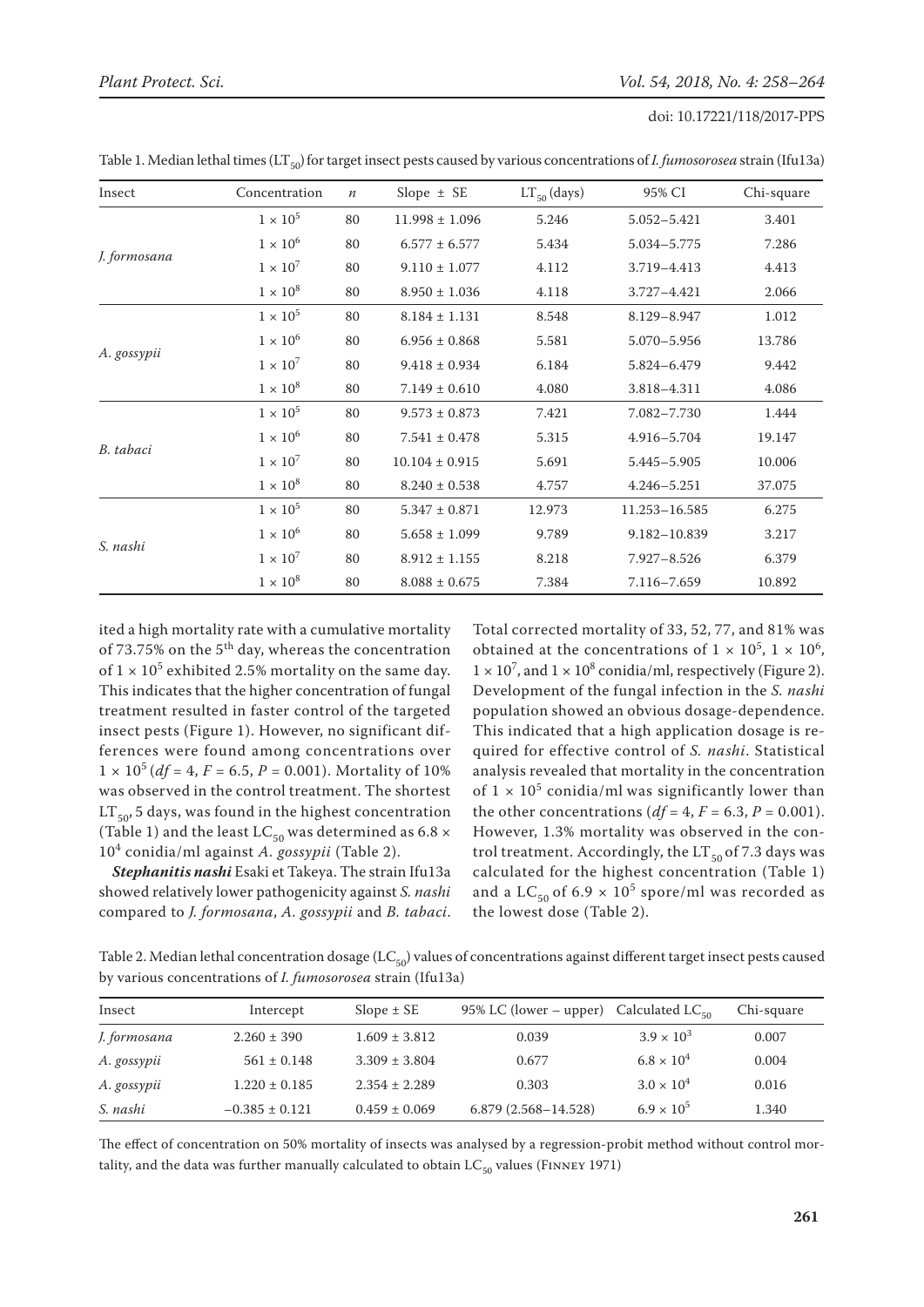

Figure 2. Corrected mortality (%) of target insects caused by different spore concentrations of *I. fumosorosea* (Ifu13a).

### **DISCUSSION**

To avoid detrimental over-reliance on chemical insecticides, multiple control tactics would seem valuable. Former studies have verified the potential of entomopathogenic fungi to control insect pests. DUARTE et al. (2016) compared the efficacy of five species of entomopathogenic fungi with some registered pesticides against *Plutella xylostella* (L.) on cabbage crops and obtained 80–100% control. Boopathi *et al.* (2015b) compared virulence among *B. bassiana*, *M. anisopliae, Lecanicillium lecanii*, and *I. fumosorosea,* he reported that found *I. fumosorosea* and *L. lecanii* were more lethal to *Aleurodicus dispersus* causing 70% mortality. Similarly was found that *I. fumosorosea* were most toxic to *Cameraria ohridella* (Lepidoptera: Gracillariidae) as compared to ten other fungal isolates among *B. bassiana* and *M. anisopliae* (ROBERT et al. 2016). MAJEED et al. (2017) reported that among three commercial isolates, *B. bassiana*, *M. anisopliae*, and *Isaria fumosorosea*, the isolate *I*. *fumosorosea* caused strong pathogenicity and observed mortality of 85% to adult and 92% to nymph of Asian citrus psyllid (Hemiptera; Psyllidae).

The current study also showed that the entomopathogenic fungus, *I. fumosorosea*, has potential to control multiple sap-sucking insects. The *I. fumosorosea*  Ifu13a strain caused a final corrected mortality of nearly 100% in *A. gossypii*, *J. formosana*, and *B. tabaci* populations, while relatively low pathogenicity to *S. nashi*.

The results revealed host-specificity of entomopathogenic fungi to some degree. Host-specificity was also supported by (Potrich *et al.* 2011) *Isaria* sp. highly suppressed the target nymph population of *B. tabaci* (Genn.) with a mortality of 98.6%, followed

by *B. bassiana* 84.1%, while *M. anisopliae* caused a minimum mortality of 23.2%. Similarly, Barrios *et al.* (2016) observed a large difference among *B. bassiana, I. fumosorosea* and *Purpureocillium lilacinum* on *Leptopharsa gibbicarina* (adult) and recorded pathogenicity levels of 74.3, 92.8, and 100%, respectively. Kavallieratos *et al.* (2014) compared the virulence of *B. bassiana*, *M. anisopliae*, and *I. fumosorosea* against *Sitophilus myzae* and calculated that *B. bassiana* and *M. anisopliae* were more pathogenic to *S. myzae* compared to *I. fumosorosea.*  Similarly, Arthurs *et al.* (2013) found mortality rates of commercial entomopathogenic fungi (*B. bassiana* GHA, *Metarihzium brunneum* F52, and *I. fumosorosea*  Apopka 97 on chili *Scirtothrips dorsalis* as 84–93, 81–94, and 62–66%, respectively.

The current study revealed dosage-dependency of the fungal infection, both on mortality and mortality rate. We recorded initial mortalities of 1.25 and 13.75% in *J. formosana*, 0.0 and 20% in *A. gossypii*, 0.0 and 15% in *B. tabaci* and 0.0 and 2.5% in *S. nashi* populations on the 3<sup>rd</sup> day for the lowest to highest conidial concentration levels, respectively (Figure. 1). Müller (2000) documented the infection and killing speed of *Locuslana pardalina* (Walker) treated with different conidial concentrations of *M.anisopliae* and observed the highest mortality 100 in 3–4 days in highest concentration of  $1 \times 10^8$  conidia/ml, while mortality reported in concentration  $1 \times 10^7$ ,  $1 \times 10^6$ , and  $1 \times 10^5$  conidia/ml was 5–6, 6–10, and 12–14 days respectively. Which conform that the high dosages of conidia cause a rapid fungal infection to the target insect.

Dose-dependency in fungal disease normally indicates a higher density of conidia and often results in a faster control of targeted insects. Therefore, in the case of large insect pest populations, higher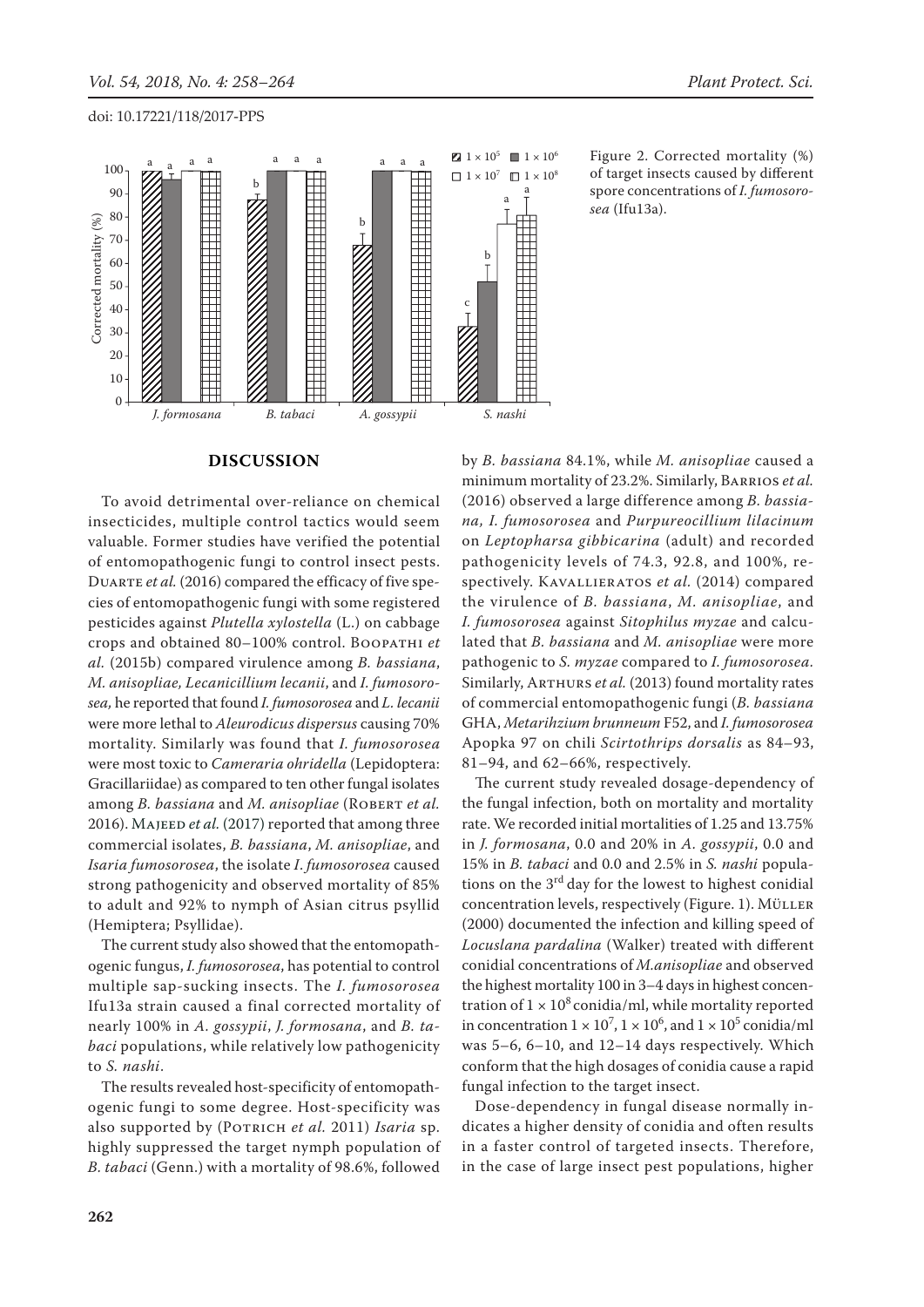conidial concentrations are more effective than lower concentrations for pest control to avoid pest populations reaching economic injury levels. However, low conidial concentrations can be used for the initial development stage of pest populations to maintain them below economic thresholds.

It was concluded from the current study that *I. fumosorosea* has strong potential to cause pathogenicity against plant sap-sucking insect pests, and can be used as a biocontrol agent. Moreover, controlling of many insect species with a single fungal strain could save farmers' input costs and provide a wide range of insect control with a single dose application. Furthermore, it is suggested that the recommended dosage of mycoinsecticides should be used against targeted insect pests for effective control.

*Acknowledgements*. The Authors are thankful to Anhui Provincial Key Laboratory of Microbial Control, Anhui Agricultural University, Hefei, China, for providing fungal strain.

## **Reference**

- Abbott W.S. (1925): A method of computing the effectiveness of an insecticide. Journal of Economic Entomology, 18: 265–267.
- Ali S., Huang Z., Zou S.X., Bashir M. H., Wang Z.Q., Ren S.X. (2012): The effect of insecticides on growth, germination and cuticle-degrading enzyme production by *Isaria fumosorosea*. Biocontrol Science and Technology, 22: 1047–1058.
- Antwi F.B., Reddy G.V. (2015): Toxicological effects of pyrethroids on non-target aquatic insects. Environmental Toxicology & Pharmacology 40: 915–923.
- Arthurs S.P., Aristizábal L.F., Avery P.B. (2013): Evaluation of entomopathogenic fungi against chilli thrips, *Scirtothrips dorsalis*. Journal of Insect Science, 13: 1–16.
- Baffourawuah S., Annan A.A., Maigaascofare O., Dieudonné S.D., Adjeikusi P., Owusudabo E., Obiridanso K. (2016): Insecticide resistance in malaria vectors in Kumasi, Ghana. Parasites & Vectors, 9: 633.
- Baiyun, Yuhong C., NA C., Yihao L., Bugti G.A., Bin W. (2016): Effects of Humidity and Temperature on the pathogenecity of *Beauveria bassiana* against *Stephanitis nashi* and *Locusta migratoria* manilensis. Chinese Journal of Biological Control, 6: 735–742.
- Barrios C.E., Bustillo A.E., Ocampo K.L., Reina M.A., Alvarado M.H.L. (2016): Efficacy of entomopathogenic fungi to control *Leptopharsa gibbicarina* (Hemiptera: Tingidae) in oil palm. Revista Colombiana de Entomologia, 42: 22–27.
- Boopathi T., Karuppuchamy P., Singh S.B., Kalyanasundaram M., Mohankumar S., Ravi M. (2015a): Microbial control of the invasive spiraling whitefly on cassava with entomopathogenic fungi. Brazilian Journal of Microbiology, 46: 1077–1085.
- Boopathi T., Karuppuchamy P., Singh S.B., Ravi M., Manju T. (2015b): Microbial control of exotic spiraling whitefly, *Aleurodicus dispersus* with entomopathogenic fungi on cassava under open field conditions. Indian Journal of Horticulture, 72: 370–375.
- Brück E., Elbert A., Fischer R., Krueger S., Kühnhold J., Klueken A.M., Nauen R., Niebes J.F., Reckmann U., Schnorbach H.J. (2009): Movento®, an innovative ambimobile insecticide for sucking insect pest control in agriculture: biological profile and field performance. Crop Protection, 28: 838–844.
- Chandler D., Heale J.B., Gillespie A.T. (1994): Effect of osmotic potential on the germination of conidia and colony growth of *Verticillium lecanii*. Mycological Research, 98: 384–388.
- Chen M., Zhang D., Peng F., Zengzhi L.I. (2014): Wettable powder development of isaria javanica for control of the lesser green leafhopper, *Empoasca vitis*. Chinese Journal of Biological Control, 30: 51–57.
- Crop I. (2012): IBM SPSS Statistics for Windows, Version 21.0. Armonk, IBM Corp.
- Dhaliwal G.S., Jindal V., Dhawan A.K. (2010): Insect pest problems and crop losses: changing trends. Indian Journal of Ecology, 37: 1–7.
- Duarte R.T., Goncalves K.C., Espinosa D.J.L., Moreira L.F., de Bortoli S.A., Humber R.A., Polanczyk R.A. (2016): Potential of entomopathogenic fungi as biological control agents of diamondback moth (Lepidoptera: Plutellidae) and compatibility with chemical insecticides. Journal of Economic Entomology, 109: 594–601.
- Faria M., Wraight S.P. (2001): Biological control of *Bemisia tabaci* with fungi. Crop Protection, 20: 767–778.
- Finney D.J. (1971): Probit Analysis. New York, Cambridge University Press.
- Fransen J.J., Winkelman K., Lenteren J.C.V. (1987): The differential mortality at various life stages of the greenhouse whitefly, *Trialeurodes vaporariorum* (Homoptera: Aleyrodidae), by infection with the fungus *Aschersonia aleyrodis* (Deuteromycotina: Coelomycetes). Journal of Invertebrate Pathology, 50: 158–165.
- Fytrou A., Schofield P.G., Kraaijeveld A.R., Hubbard S.F. (2006): *Wolbachia* infection suppresses both host defence and parasitoid counter-defence. Proceedings of the Royal Society B: Biological Sciences, 273: 791–796.
- Gao T., Wang Z., Huang Y., Keyhani N.O., Huang Z. (2017): Lack of resistance development in *Bemisia tabaci* to *Isaria fumosorosea* after multiple generations of selec-